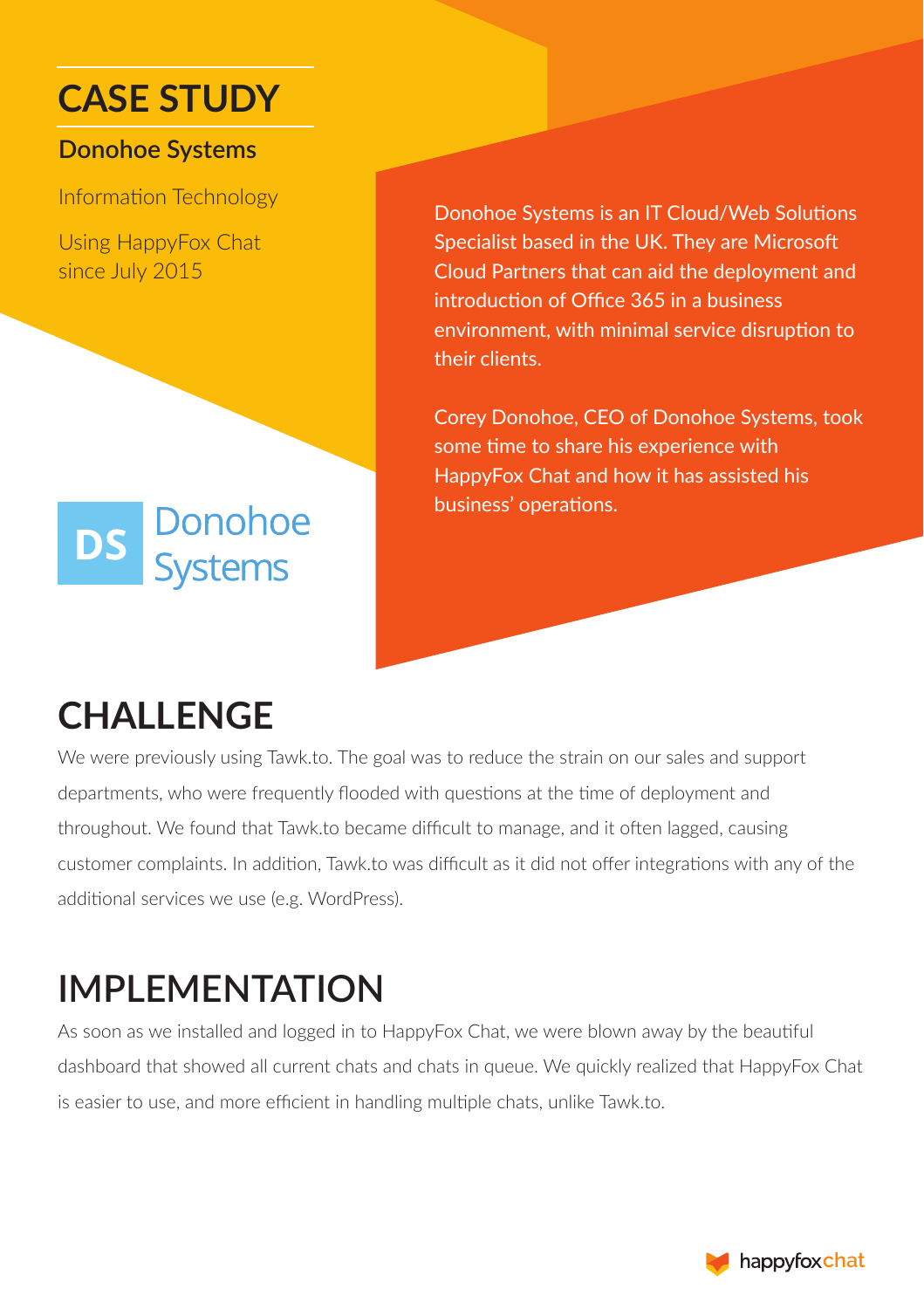*"Within four weeks of implementing HappyFox Chat, we saw a remarkable improvement in all of our metrics."*

One of the reasons why I selected HappyFox Chat for Donohoe Systems' live chat needs, is that it integrated with third party apps our business used.The sheer number of app integrations available is incredible. And they have more to come which is even more impressive. The amount of time and effort that has gone into making this the best live chat solution, in my opinion, is incredible!

## **RESULTS & BENEFITS**

HappyFox Chat has revolutionized the way Donohoe Systems connects and supports its customers, in two ways. First, it allows us to view customers' purchases in-chat, giving us the power to resolve



**Average No. of Sales Made Through Live Chat** *As you can see, Donohoe Systems made more sales using Happyfox Chat, as it integrated with our Sales System*

more sales queries faster, and effectively. Second, HappyFox Chat allows Donohoe Systems to reply to frequent queries via unlimited canned responses. With this feature, it allows us to answer more



#### **Average Response Times with Live Chat**

*As you can see, Donohoe Systems had a much faster response time when using Happyfox Chat*